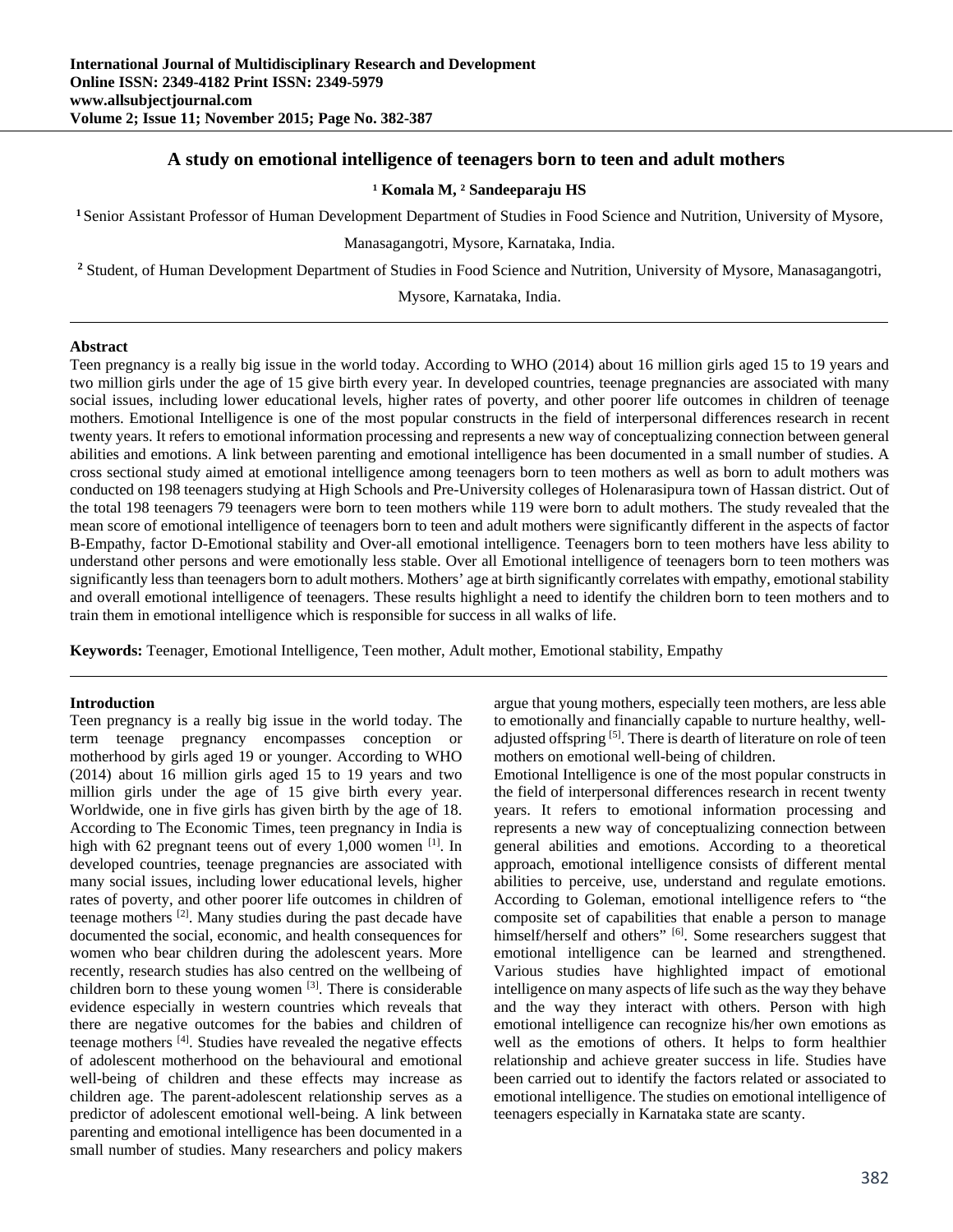## **Methodology**

A cross sectional study was carried out to assess the level of emotional intelligence among teenagers born to teen mothers and to compare with of teenagers born to adult mothers. A total of one hundred and ninety eight (198) teenagers studying at selected high school and pre-university colleges of Holenarasipura town in Hassan District of Karnataka were the sample. Of the total sample, 79 teenagers were born to teen mothers and 119 teenagers were born to adult mothers. 35 females and 44 male teenagers were born to teenage mothers while 65 females and 54 males were born to adult mothers. A self-framed questionnaire and Emotional Intelligence Scale <sup>[7]</sup> were administered to the sample. Self-framed questionnaire consisted personal information, socio-economic information, paternal and maternal information particularly related to marriage and pregnancy. The emotional intelligence was assessed as a whole and individually under ten different factors such as self-awareness, empathy, self-motivation, emotional stability, managing relations, integrity, self-development, value orientation, commitment, altruistic behaviours. Higher the score on all these factors indicate the high level of emotional intelligence. The collected data were computed and analyzed with help of IBM SPSS statistic 19.0 version. Both quantitative and qualitative analysis was carried out. Frequency distribution, percentage, mean and standard deviation were calculated. F-test and chi-square was applied to see the significant difference and association between the groups of variables. The correlation was applied to know the relationship between emotional intelligence with study variables.

groups, majority (26.9%) of teenagers born to adult mothers were in the age of 14 years while majority (25.3%) of the teenagers born to teen mother were observed in the age group of 18 years. Among teenagers born to teen mothers, more percentage of female (31.4%) and male teenagers (44.1%) were observed in 17 and 18 years of age group respectively. Among teenagers born to adult mothers, more percentage of female (29.2%) and male (25.9%) teenagers were observed in 14 and 13 years of age group respectively. With regard to birth order, majority of teenagers born to adult mothers (94.1%) and born to teen mothers (72.2%) were second born child in their family. With respect to education, more than 1/4th of teenagers born to adult mother were studying in 9<sup>th</sup> standard while majority of the teenagers (34.2%) born to teen mother were studying in 2nd year PUC. Among the Teenagers born to adult mothers, more percentage of males (25.9%) and females (29.2%) were studying in 8<sup>th</sup> and 9<sup>th</sup> standards respectively. Among teenagers born to teen mothers, majority of males (36.4%) and females (31.4%) were studying in  $2<sup>nd</sup>$  year PUC. With respect to family structure, equal percentage of teenagers born to teen mothers (88.6%) and adult mothers (88.2%) were living in nuclear families. Around 2% of samples were living in joint family while around 9.5% of total population were living in extended families. With regard to religion, cent-percentage of teenagers born to teen mothers and 99.2% of teenagers born to adult mothers were Hindus and 0.8% of teenagers born to adult mothers were Christians. With regard to total family income, 83.2% of families of teenagers born to adult mothers and 91.1% of families of teenagers born to teen mothers have total family income of Rs. 10,000 and less per month.

#### **Results and Discussion**

Table -1 reveals personal and familial characteristics of teenagers born to teen and adult mothers. With respect to age

|              | <b>Individual Characteristics</b> |                |                | Teenagers born to adult mother |              | Teenagers born to teen mother |                |                |  |
|--------------|-----------------------------------|----------------|----------------|--------------------------------|--------------|-------------------------------|----------------|----------------|--|
|              |                                   |                | Female         | <b>Male</b>                    | <b>Total</b> | <b>Female</b>                 | Male           | <b>Total</b>   |  |
|              |                                   | N <sub>o</sub> | 17             | 14                             | 31           | 3                             | 6              | 9              |  |
|              | 13                                | $\%$           | 26.2           | 25.9                           | 26.1         | 8.6                           | 13.6           | 11.4           |  |
|              | 14                                | N <sub>o</sub> | 19             | 13                             | 32           |                               | 7              | 8              |  |
|              |                                   | $\%$           | 29.2           | 24.1                           | 26.9         | 2.9                           | 15.9           | 10.1           |  |
|              | 15                                | N <sub>o</sub> | 11             | 10                             | 21           | 10                            | 9              | 19             |  |
|              |                                   | $\%$           | 16.9           | 18.5                           | 17.6         | 28.6                          | 20.5           | 24.1           |  |
| Age in Years | 16                                | N <sub>o</sub> | 6              | 6                              | 12           | 5                             | $\overline{2}$ | $\overline{7}$ |  |
|              |                                   | $\%$           | 9.2            | 11.1                           | 10.1         | 14.3                          | 4.5            | 8.9            |  |
|              | 17                                | No             | 10             | $\overline{7}$                 | 17           | 11                            | $\overline{5}$ | 16             |  |
|              |                                   | $\%$           | 15.4           | 13.0                           | 14.3         | 31.4                          | 11.4           | 20.3           |  |
|              | 18                                | N <sub>o</sub> | 2              | 4                              | 6            | 5                             | 15             | 20             |  |
|              |                                   | $\%$           | 3.1            | 7.4                            | 5.0          | 14.3                          | 34.1           | 25.3           |  |
|              | First born                        | No             | $\overline{4}$ | $\overline{2}$                 | 6            | 9                             | 13             | 22             |  |
|              |                                   | $\%$           | 6.2            | 3.7                            | 5.0          | 25.7                          | 29.5           | 27.8           |  |
| Birth order  | Second born                       | N <sub>0</sub> | 60             | 52                             | 112          | 26                            | 31             | 57             |  |
|              |                                   | $\%$           | 92.3           | 96.3                           | 94.1         | 74.3                          | 70.5           | 72.2           |  |
|              | Third born                        | N <sub>0</sub> | 1              | $\Omega$                       |              | 0.0                           | 0.0            | 0.0            |  |
|              |                                   | $\%$           | 1.5            | 0.0                            | 0.8          | 0.0                           | $0.0\,$        | 0.0            |  |
|              | 8th STD                           | N <sub>o</sub> | 17             | 14                             | 31           | 3                             | 6              | 9              |  |
|              |                                   | $\%$           | 26.2           | 25.9                           | 26.1         | 8.6                           | 13.6           | 11.4           |  |
|              | 9th STD                           | No             | 19             | 13                             | 32           |                               | 7              | 8              |  |
| Class        |                                   | $\%$           | 29.2           | 24.1                           | 26.9         | 2.9                           | 15.9           | 10.1           |  |
|              | 10th STD                          | No             | 11             | 10                             | 21           | 10                            | 8              | 18             |  |
|              |                                   | $\%$           | 16.9           | 18.5                           | 17.6         | 28.6                          | 18.2           | 22.8           |  |
|              | <b>IST PUC</b>                    | No             | 12             | 13                             | 25           | 10                            | $\overline{7}$ | 17             |  |
|              |                                   | $\%$           | 18.5           | 24.1                           | 21.0         | 28.6                          | 15.9           | 21.5           |  |

**Table 1:** Personal and Family Characteristics of Teenagers Born To Teen and Adult Mothers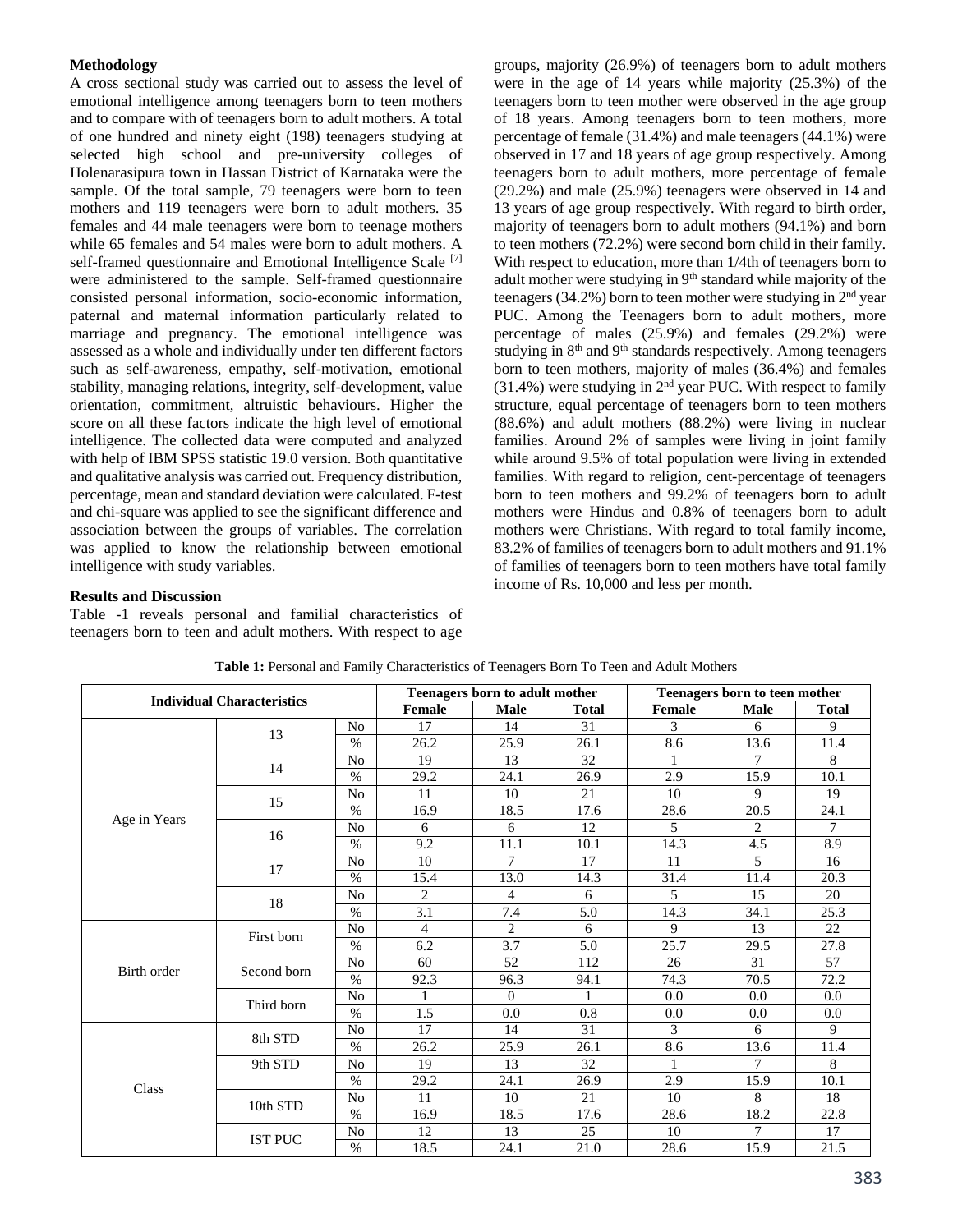|                         | 2 PUC         | N <sub>o</sub> | 6    | 4        | 10   | 11    | 16       | 27    |
|-------------------------|---------------|----------------|------|----------|------|-------|----------|-------|
|                         |               | $\%$           | 9.2  | 7.4      | 8.4  | 31.4  | 36.4     | 34.2  |
|                         | Extended      | No             | 7    | 4        | 11   | 3     | 5        | 8     |
|                         |               | $\%$           | 10.8 | 7.4      | 9.2  | 8.6   | 11.4     | 10.1  |
| <b>Family Structure</b> | Joint Family  | No             | 3    | $\Omega$ | 3    |       | $\Omega$ |       |
|                         |               | $\%$           | 4.6  | 0.0      | 2.5  | 2.9   | 0.0      | 1.3   |
|                         | Nuclear       | N <sub>o</sub> | 55   | 50       | 105  | 31    | 39       | 70    |
|                         |               | $\%$           | 84.6 | 92.6     | 88.2 | 88.6  | 88.6     | 88.6  |
|                         | Christian     | N <sub>o</sub> |      | $\Omega$ |      | 35    | 44       | 79    |
|                         |               | $\%$           | 1.5  | 0.0      | 0.8  | 100.0 | 100.0    | 100.0 |
| Religion                |               | N <sub>o</sub> | 64   | 54       | 118  | 35    | 44       | 79    |
|                         | Hindu         | $\%$           | 98.5 | 100.0    | 99.2 | 100.0 | 100.0    | 100.0 |
|                         | 10,000 & Less | N <sub>o</sub> | 55   | 44       | 99   | 31    | 41       | 72    |
|                         |               | $\%$           | 84.6 | 81.5     | 83.2 | 88.6  | 93.2     | 91.1  |
| <b>Family Income</b>    | above 10000   | N <sub>o</sub> | 10   | 10       | 20   | 4     | 3        | 7     |
|                         |               | $\%$           | 15.4 | 18.5     | 16.8 | 11.4  | 6.8      | 8.9   |
| Total                   |               | No             | 65   | 54       | 119  | 35    | 44       | 79    |
|                         |               | %              | 54.6 | 45.4     | 60.1 | 44.3  | 55.7     | 39.9  |

Table – 2 reveals mothers' age at menarche, age at marriage, age at first conception, age at birth of the present child, number of conception and number of children alive. With respect to mothers' age at menarche, mothers in both the groups i.e. teen and adult mothers have same mean age at menarche (12.2 years and12.1 years). There was no significant difference observed among teen and adult mothers with regard to age at menarche. With respect to mothers' age at marriage, the mean age of 16.5 years was observed among teen mothers while mean age of 17.9 years was observed among adult mothers. Highly significant difference was observed between groups with regard to mothers' age at marriage. Teenage mothers have mean age of 17.6 years as their age at first conception while adult mother have mean age of 18.9 years as their age at first conception. Highly significant difference was observed between teen mothers and adult mothers groups with regard to age at first conception. With respect to mothers' age at birth of present child (sample of the present study) teenage mothers were at mean age of 18.6 years while adult mothers group were at 21.2 years of age at birth of present child. Highly significant difference was observed between teen and adult mothers with regard to their age at birth of present child. Significantly different number of conception was observed between teenage mothers and adult mothers. Adult mothers have the mean of  $2.0\pm0.3$  while teen mothers have mean of  $1.9\pm0.5$ . With regard to number of children alive, less mean score  $(1.7\pm0.5)$  was observed among teen mothers while adult mothers have significantly high mean score  $(1.9\pm0.4)$ . Highly significant association was observed between adult and teen mothers with regard to number of children alive.

|                 | <b>Mother's Age</b> |                | Age at<br><b>Menarche</b> | Mother Age at<br>Marriage | Age at First<br>conception | Age at birth of the<br>present child | No of<br>conception | No of<br>children<br>alive |
|-----------------|---------------------|----------------|---------------------------|---------------------------|----------------------------|--------------------------------------|---------------------|----------------------------|
|                 | Female              | $\overline{x}$ | 12.0                      | 18.0                      | 19.1                       | 21.5                                 | 2.0                 | 1.9                        |
|                 | $(n_1=65)$          | <b>SD</b>      | 1.3                       | 0.9                       | 0.9                        | 1.3                                  | 0.3                 | 0.4                        |
| Adult<br>Mother | Male                | $\overline{x}$ | 12.4                      | 17.7                      | 18.8                       | 20.9                                 | 2.0                 | 1.9                        |
|                 | $(n_2=65)$          | <b>SD</b>      | 1.2                       | 0.8                       | 0.8                        | 0.9                                  | 0.3                 | 0.4                        |
|                 | Total               | $\overline{x}$ | 12.2                      | 17.9                      | 18.9                       | 21.2                                 | 2.0                 | 1.9                        |
|                 | $(n=119)$           | <b>SD</b>      | 1.2                       | 0.9                       | 0.9                        | 1.2                                  | 0.3                 | 0.4                        |
|                 | Female              | $\overline{x}$ | 12.0                      | 16.6                      | 17.6                       | 18.7                                 | 2.0                 | 1.8                        |
|                 | $(n_3=35)$          | SD.            | 1.1                       | 1.1                       | 1.1                        | 0.6                                  | 0.5                 | 0.4                        |
| Teen            | Male                | $\overline{x}$ | 12.2                      | 16.4                      | 17.6                       | 18.6                                 | 1.8                 | 1.7                        |
| Mother          | $(n_4=44)$          | <b>SD</b>      | 1.2                       | 1.3                       | 1.3                        | 0.8                                  | 0.5                 | 0.5                        |
|                 | Total               | $\overline{x}$ | 12.1                      | 16.5                      | 17.6                       | 18.6                                 | 1.9                 | 1.7                        |
|                 | $(n=79)$            | SD.            | 1.2                       | 1.2                       | 1.2                        | 0.7                                  | 0.5                 | 0.5                        |
| <b>ANOVA</b>    |                     |                | $0.128$ NS                | 88.527**                  | 84.319**                   | 304.851**                            | $5.189*$            | 11.338**                   |
|                 | Significance        |                | P < 0.721                 | P<0.000                   | P<0.000                    | P<0.000                              | P < 0.024           | P<0.001                    |

**Table 2:** Details of Mothers' age at Menarche, Marriage, at first conception and at birth of the present child

Table – 3 reveals mean values of emotional intelligence under different factors for teenagers born to teen and adult mothers. The mean score of emotional intelligence of teenagers of both teen and adult mothers were nearly same under all aspect of emotional intelligence except for factor B-Empathy, factor D-Emotional stability and Over-all emotional intelligence. Under factor B – empathy, teenagers born to teen mothers have significantly less means score  $(19.09 \pm 2.81)$  than teenagers born to adult mother  $(20\pm 2.59)$ . This confirms that teenagers born to

teen mother have less ability to understand other persons. With regard to factor D-emotional stability, teenagers born to adult mothers  $(16.54\pm1.8)$  have significantly high mean score than teenagers born to teen mother (15.87±1.99). This result indicates that teenagers born to teen mothers are emotionally less stable. With respect to overall emotional intelligence, teenagers born to teen mother have significantly lesser mean score (137.43 $\pm$ 7.4) than the score of teenagers born to adult mothers. This result confirms that emotional intelligence of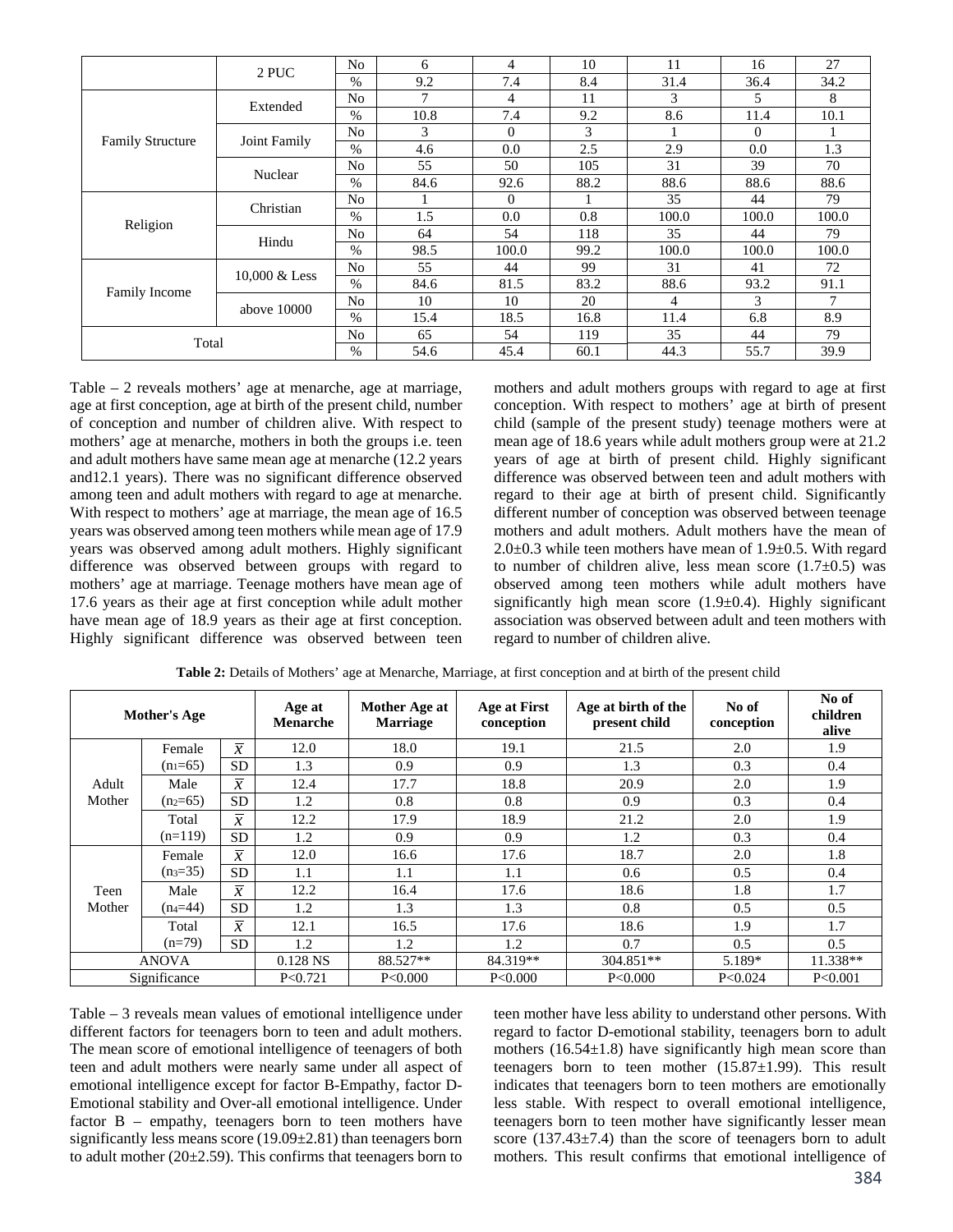teenagers born to teen mothers was less. On the whole, it may be concluded that teenagers born to teen mothers have less empathy, emotional stability and emotional intelligence than teenagers born to adult mothers.

Table – 4 reveals gender wise mean values of emotional intelligence under different factor for teenagers born to teen and adult mothers. The mean score of emotional intelligence of both male and female teenagers born to teen mothers as well as born to adult mothers were nearly same under all aspect of emotional intelligence. There was no significant gender difference observed among teenagers born to teen mothers as well as teenagers born to adult mothers. The obtained result is substantiating the findings of other studies, Emotional Intelligence does not respect the gender and far more similarities exist than differences between the genders. The findings of the present study is contrary to the findings of the studies where mean score of emotional intelligence for the girls is found to be greater than the boys and a study revealed that males have high level of emotional intelligence than that of females [8-11].

Table – 5 reveals the correlation values between personal, family and maternal factors with emotional intelligence among teenagers. Gender of the teenagers significantly negatively correlates with mothers' age at birth of the present child. Age of the teenagers highly significantly negatively correlates with mothers' age at birth of the present child, and significantly negatively correlates with family income and emotional stability. Mothers' age at birth of the present child highly significantly correlates with emotional stability and significantly correlates with empathy, and overall emotional intelligence.

## **Conclusion**

From the findings of the study it may be concluded that teenagers born to teen mothers have less ability to understand other persons and were emotionally less stable. Over all Emotional intelligence of teenagers born to teen mothers was significantly less than teenagers born to adult mothers. Mothers' age at birth significantly correlates with empathy, emotional stability and overall emotional intelligence of teenagers. These results highlight a need to identify the children born to teen mothers and to train them in emotional intelligence which is responsible for success in all walks of life.

## **Reference**

- 1. Dawan Himanshi. Teen pregnancies higher in India than even UK, US. The Economic Times http://articles.economictimes.indiatimes.Com. 28 November, 2008.
- 2. Wikipedia. Teenage pregnancy. http://en.wikipedia.org/wiki/Teenage\_pregnancy, 2015; last modified on  $11<sup>th</sup>$  Jan 2013.
- 3. Rothenberg PB, Varga PE. The Relationship between Age of Mother and Child Health and Development. American Journal of Public Health, 1981; 71(8):810-817.
- 4. Swann C, Bowe K, McCormick G, Kosmin M. Teenage pregnancy and Parenthood: A review of reviews. Health Development Agency,

http://www.nice.org.uk/niceMedia/documents/teenpreg\_e vidence\_briefing\_ summary.pdf, 2003.

5. Levine JA, Polack H, Comfort ME. Academic and Behavioural Outcomes among the Children of Young Mothers. Paper presented at the Annual Meeting of the Population Association of America,

http://files.eric.ed.gov/fulltext/ED450186.pdf. 2000.

- 6. Ahmad Summiya, Bangash Hayat, Khan Sheraz Ahmad. Emotional Intelligence and Gender Differences. Sarhad J. Agric, 2009; 25(1):127-130.
- 7. Hyde Anukool, Pethe Sanjyot, Dhar Upinder. Manual for Emotional Intelligence scale. Vedant Publications, Lucknow, India, 2002.
- 8. Lawrence ASA, Deepa T. Emotional Intelligence and Academic Achievement of High School Students In Kanyakumari District. International Journal of Physical and Social Sciences. 2013; 3(2):101-103.
- 9. Katyal S, Awasthi E. Gender Differences in Emotional Intelligence among Adolescents of Chandigarh. J. Hum. Ecol., 2005; 17(2):153-155.
- 10. Chutia Manju. Emotional intelligence among the school going adolescents of Greater Guwahati. Online International Interdisciplinary Research Journal. 2012; 2(5).
- 11. Chu J. Boys development. Reader's Digest, 2002, 94-95.
- 12. WHO. Adolescent pregnancy. WHO Fact sheet N°364, http://www.who.int/mediacentre/factsheets/fs364/en/ September, 2014.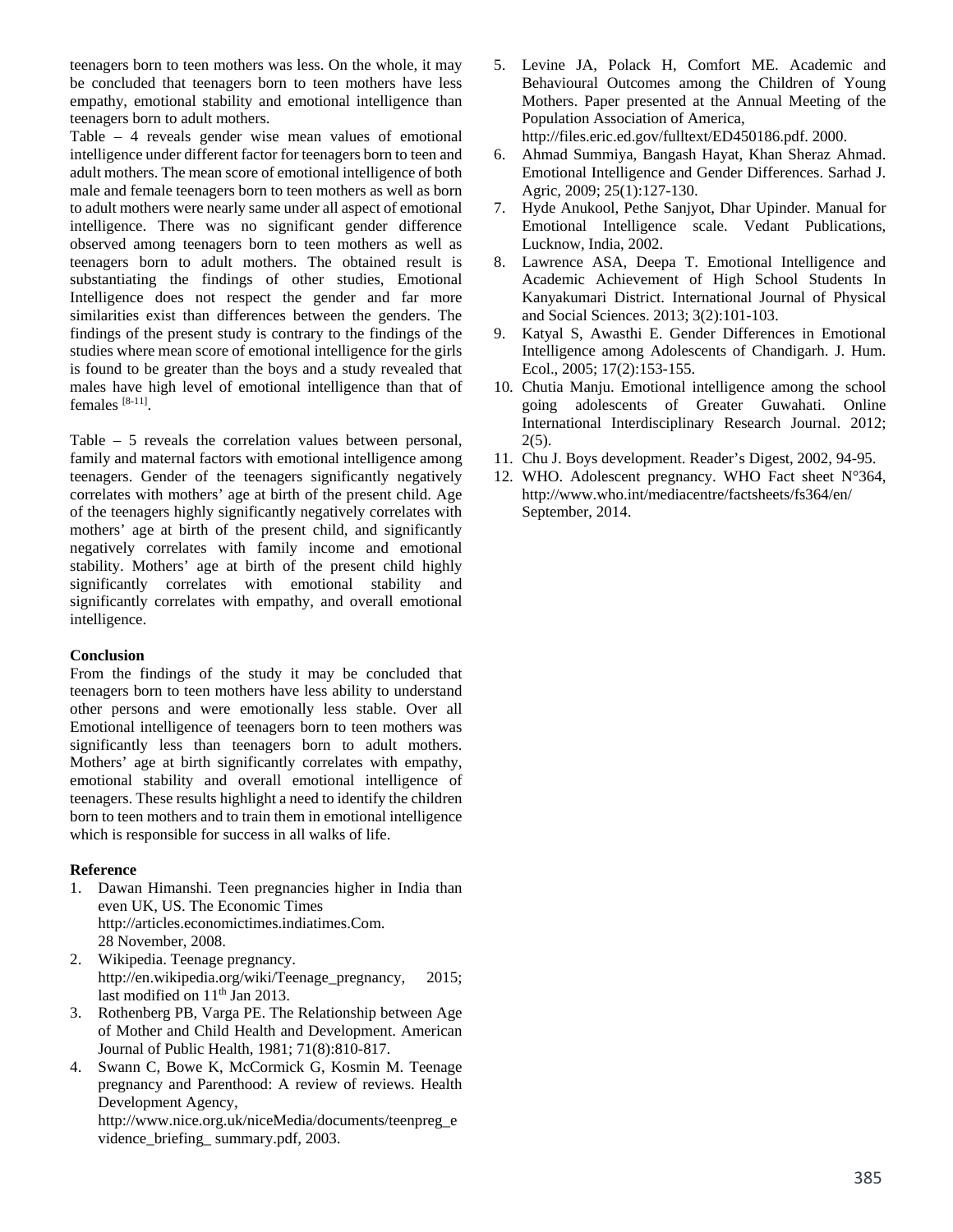| Mother's Age          |              | n<br>Self-<br><b>Awareness</b> | B<br><b>Empathy</b> | Self-<br>Motivation | <b>D</b> Emotional<br><b>Stability</b> | L.<br><b>Managing</b><br><b>Relations</b> | <b>Integrity</b> | v<br>Self-<br><b>Development</b> | Н<br>Value<br><b>Orientation</b> | Commitment | <b>J</b> Altruistic<br><b>Behaviour</b> | <b>Overall</b><br><b>Emotional</b><br><b>Intelligence</b> |
|-----------------------|--------------|--------------------------------|---------------------|---------------------|----------------------------------------|-------------------------------------------|------------------|----------------------------------|----------------------------------|------------|-----------------------------------------|-----------------------------------------------------------|
| Adult                 | $\bullet$    | 15.45                          | 20.00               | 23.12               | 16.54                                  | 17.17                                     | 12.34            | 8.47                             | 7.97                             | 8.13       | 8.51                                    | 137.71                                                    |
| Mother<br>$(n_1=119)$ | <b>SD</b>    | 2.414                          | 2.591               | 2.263               | 1.812                                  | .884                                      | .504             | .248                             | .546                             | 1.672      | 1.192                                   | 8.198                                                     |
| Teen Mother           | $\bullet$    | 15.22                          | 19.09               | 23.20               | 15.87                                  | 16.81                                     | 12.23            | 8.35                             | 8.25                             | 7.95       | 8.46                                    | 135.43                                                    |
| $(n_2=79)$            | <b>SD</b>    | 2.146                          | 2.811               | 2.355               | 1.996                                  | L.949                                     | .656             | 1.251                            | 1.315                            | 1.592      | 1.338                                   | 7.350                                                     |
| Total                 | $\mathbf{r}$ | 15.36                          | 19.64               | 23.15               | 16.27                                  | 17.03                                     | 12.30            | 8.42                             | 8.08                             | 8.06       | 8.49                                    | 136.80                                                    |
| $(N=198)$             | <b>SD</b>    | 2.308                          | 2.711               | 2.295               | 1.911                                  | 1.913                                     | .563             | 1.247                            | 1.461                            | 1.639      | 1.249                                   | 7.931                                                     |
| F-value               |              | 0.549                          | 5.140*              | 0.070               | $5.170*$                               | 1.315                                     | 0.314            | 0.354                            | 2.050                            | 0.452      | 0.033                                   | 3.968*                                                    |
| $Sig, (2-tailed)$     |              | 0.460                          | 0.024               | 0.792               | 0.024                                  | 0.253                                     | 0.576            | 0.552                            | 0.154                            | 0.502      | 0.855                                   | 0.048                                                     |

**Table 3:** Mean values for emotional intelligence under different factors of teenagers born to teen and adult mothers

Table 4: Gender wise Mean values for emotional intelligence under different factors of teenagers born to teen and adult mothers

| <b>Mother's Age</b> |              |                                           | A<br>self<br>awareness | B<br><b>Empathy</b> | C<br><b>Self</b><br>motivation | <b>D</b> Emotional<br>stability | E<br>managing<br>relations | <b>Integrity</b> | G<br><b>Self</b><br>development | H<br>Value<br>orientation | Commit<br>ment | <b>J</b> Altruistic<br>behaviour | Overall<br>emotional<br>intelligence |
|---------------------|--------------|-------------------------------------------|------------------------|---------------------|--------------------------------|---------------------------------|----------------------------|------------------|---------------------------------|---------------------------|----------------|----------------------------------|--------------------------------------|
|                     | Female       | $\overline{x}$                            | 15.29                  | 20.18               | 23.05                          | 16.49                           | 17.32                      | 12.20            | 8.55                            | 8.14                      | 8.20           | 8.57                             | 138.00                               |
|                     | $(n_1=65)$   | <b>SD</b>                                 | 2.638                  | 2.915               | 2.132                          | 1.641                           | 1.715                      | 1.325            | 1.118                           | 1.379                     | 1.481          | 1.311                            | 8.408                                |
| Adult               | Male         | $\overline{x}$                            | 15.65                  | 19.78               | 23.20                          | 16.59                           | 16.98                      | 12.52            | 8.37                            | 7.76                      | 8.06           | 8.44                             | 137.35                               |
| Mother              | $(n_2=54)$   | <b>SD</b>                                 | 2.120                  | 2.143               | 2.429                          | 2.014                           | 2.069                      | 1.691            | l.391                           | 1.715                     | 1.888          | 1.040                            | 8.003                                |
|                     | Total        | $\overline{x}$                            | 15.45                  | 20.00               | 23.12                          | 16.54                           | 17.17                      | 12.34            | 8.47                            | 7.97                      | 8.13           | 8.51                             | 137.71                               |
|                     | $(n=119)$    | <b>SD</b>                                 | 2.414                  | 2.591               | 2.263                          | 1.812                           | 1.884                      | l.504            | 1.248                           | 1.546                     | 1.672          | 1.192                            | 8.198                                |
|                     | Female       | $\overline{\phantom{m}}$<br>$\mathcal{X}$ | 15.26                  | 19.11               | 23.31                          | 16.31                           | 17.03                      | 12.26            | 8.34                            | 8.26                      | 8.11           | 8.63                             | 136.63                               |
|                     | $(n_3=35)$   | <b>SD</b>                                 | 2.174                  | 2.763               | 2.459                          | 2.111                           | 1.599                      | 1.502            | 1.235                           | 1.268                     | 1.451          | 1.114                            | 6.344                                |
| Teen<br>Mother      | Male         | $\overline{x}$                            | 15.18                  | 19.07               | 23.11                          | 15.52                           | 16.64                      | 12.20            | 8.36                            | 8.25                      | 7.82           | 8.32                             | 134.48                               |
|                     | $(n_4 = 44)$ | <b>SD</b>                                 | 2.149                  | 2.881               | 2.295                          | 1.849                           | 2.190                      | l.786            | 1.278                           | 1.366                     | 1.702          | 1.491                            | 8.004                                |
|                     | Total        | $\overline{x}$                            | 15.22                  | 19.09               | 23.20                          | 15.87                           | 16.81                      | 12.23            | 8.35                            | 8.25                      | 7.95           | 8.46                             | 135.43                               |
|                     | $(n=79)$     | <b>SD</b>                                 | 2.146                  | 2.811               | 2.355                          | 1.996                           | 1.949                      | 1.656            | l.251                           | 1.315                     | 1.592          | 1.338                            | 7.350                                |
| <b>ANOVA</b>        |              | .248                                      | 6.091                  | .027                | 4.997                          | 7.663                           | .229                       | .628             | 1.988                           | 2.418                     | 2.024          | 105.327                          |                                      |
|                     | Significance |                                           | P < 0.630              | P < 0.364           | P < 0.943                      | P < 0.243                       | P < 0.148                  | P< 0.480         | P < 0.526                       | P<0.336                   | P < 0.344      | P < 0.256                        | P<0.196                              |

**Table 5:** Correlation values of personal and familial factors with emotional intelligence factors

|                    |     | Gender  | Age               | <b>Birth</b><br>Order | Family<br>Income | Mothers'<br>Age at<br><b>Birth of</b><br>The<br>Present<br><b>Child</b> | A<br><b>Self</b><br>Awareness | B<br><b>Empathy</b> | $\sqrt{ }$<br><b>Self</b><br><b>Motivation</b> | D<br><b>Emotional</b><br><b>Stability</b> | E<br><b>Managing</b><br><b>Relations</b> | Integrity | <b>G</b> Self<br>Development | <b>H</b> Value<br><b>Orientation</b> | Commitment | <b>Altruistic</b><br><b>Behaviour</b> |
|--------------------|-----|---------|-------------------|-----------------------|------------------|-------------------------------------------------------------------------|-------------------------------|---------------------|------------------------------------------------|-------------------------------------------|------------------------------------------|-----------|------------------------------|--------------------------------------|------------|---------------------------------------|
|                    |     | .046    |                   |                       |                  |                                                                         |                               |                     |                                                |                                           |                                          |           |                              |                                      |            |                                       |
| Age                | Sig | .522    |                   |                       |                  |                                                                         |                               |                     |                                                |                                           |                                          |           |                              |                                      |            |                                       |
| <b>Birth Order</b> |     | $-.046$ | $-134$            |                       |                  |                                                                         |                               |                     |                                                |                                           |                                          |           |                              |                                      |            |                                       |
|                    | Sig | .518    | .060              |                       |                  |                                                                         |                               |                     |                                                |                                           |                                          |           |                              |                                      |            |                                       |
| Family<br>Income   |     | .067    | $\sim$<br>$.146*$ | .024                  |                  |                                                                         |                               |                     |                                                |                                           |                                          |           |                              |                                      |            |                                       |
|                    | Sig | .350    | .040              | .736                  |                  |                                                                         |                               |                     |                                                |                                           |                                          |           |                              |                                      |            |                                       |